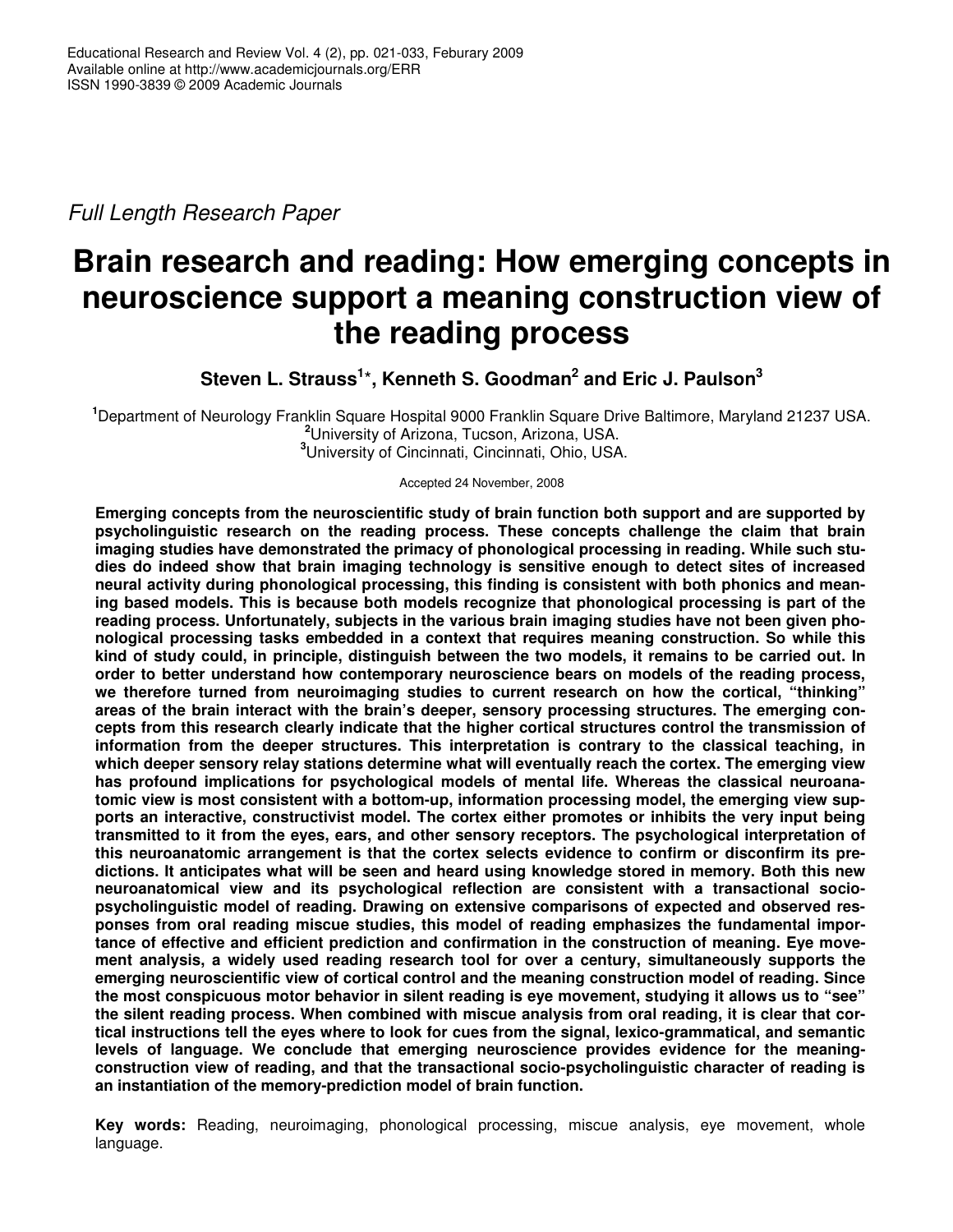# **INTRODUCTION**

# **Reading and biology**

Over the past two decades, the neuroanatomical study of reading has been a prominent and widely popularized area of scientific research. Using computer enhanced, multi-colored pictures of the living brain in action, created from highly sophisticated neuroimaging machines, some scientists have concluded that this research has revolutionized our understanding of what the brain does during reading and, by implication, how to help children learn to read.

One of the leading figures in this area of research is Yale pediatrician Sally Shaywitz. Commenting on her own neuroimaging investigations of reading, Shaywitz stated: "The field of neuroscience is exploding. Recent advances in our understanding of the brain mechanisms underlying reading are nothing short of revolutionary" (Shaywitz, 2004). And with her colleagues, she commented on the implications of this work: "Society is on the cusp of a true revolution in its ability to use science to inform public policy– a revolution in which biological discoveries serve the health and education of our children" (Shaywitz et al., 1996).

According to this line of research, neuroimaging studies, by focusing on the conversion of letters to sounds, have elucidated the fundamental role played by "phonological processing" in reading and reading instruction. The mainstream media have trumpeted this point of view. "The brain reads sound by sound" declared a front page headline of the Baltimore Sun (November 3, 1997).

The Sun continued: "Scientists can now watch what goes on in children's brains as they read. When the lights go on, it confirms an old theory: We learn to read by linking letters with sounds."

This is, infact, an erroneous conclusion by the Sun. Even Shaywitz herself has pointed out that her neuro-imaging research on reading presupposes the correct-ness of the phonological processing model: "This discovery, isolating phonological processing as the core cognitive deficit in dyslexia, was an essential prerequisite to the study of the neural basis of the disorder. Once phonological processing had been identified, scientists knew just *what* to study; they knew on which particular cognitive system (linguistic) and on which component of that system (phonological processing) to focus in their search for the neural locus of dyslexia" (Shaywitz et al., 1996).

In other words, the correctness of the phonological processing hypothesis is built into the neuroimaging research as a premise. Neuroimaging research on reading has assumed the correctness of the phonological processing model, and has in no way confirmed it. But the Sun is indeed correct in noting how expensive it has been to support a very old theory with modern technology. The

"high-tech porthole" to the brain "builds upon millions of dollars of research, conducted over the past 20 years under the aegis of the National Institutes of Health in Bethesda, that has documented similar conclusions: Children need to understand the sounds of the English language and sound-letter relationships known as 'phonics', before they can learn to read. For some, this comes naturally; others must be taught" (emphasis added).

"By contrast," stated the Sun, "whole language approaches reading instruction from the opposite direction," that is to say, opposite from what has been confirmed to be correct.

Along the same lines, Shaywitz criticizes whole language for its supposed anti-biological stance. She declared that "self-appointed opinion makers ascribe children's reading problems entirely to sociological or educational factors and totally deny the biology" (Shaywitz, 2004). But Shaywitz's biology of reading is repleted with inconsistent claims and with principles that have no precedent. Her very definition of reading and dyslexia exposes one of the more serious flaws in her biological model. For example, Shaywitz defines dyslexia as a disorder of reading not explained by other disorders of cognitive functioning. It is "unexpected for a person's age, intelligence, level of education, or profession" (Shaywitz, 2004). And, approvingly quoting Reid Lyon and the International Dyslexia Association, she adds that dyslexia "typically result[s] from a deficit in the phonological component of language that is often unexpected in relation to other cognitive abilities and the provision of effective classroom instruction".

This approach to conceptualizing the phenomenon of reading and reading disorders is grounded in the associated position that written language is artificial, and that the brain is hard-wired to process oral language, not written language. This means, according to Shaywitz, that written language must first be converted to oral language. "The reader must somehow convert the print on a page into a linguistic code—the phonetic code, the only code recognized and accepted by the language system" of the brain. Having been "translated into the phonetic code, printed words are now accepted by the neural circuitry already in place for processing spoken language. Decoded into phonemes, words are processed automatically by the language system".

Now consider Shaywitz's claim that "[r]ecent studies have shown that not only does dyslexia run in families but it is carried as a genetic trait". The gene (or genes) allegedly places a child carrier at higher risk for dyslexia. In a typical study, co-authored by Shaywitz, dyslexic subjects are identified on the basis of screening for a disorder of phonological processing and neuroim-aging studies "are consistent with the latest clinical im-aging data" (Meng et al., 2005).

But if the brain is not hard-wired for written language, why should there be a gene for a disorder of written language processing? If the gene is therefore not specific to

<sup>\*</sup>Corresponding author. E-mail: steven.strauss@medstar.net.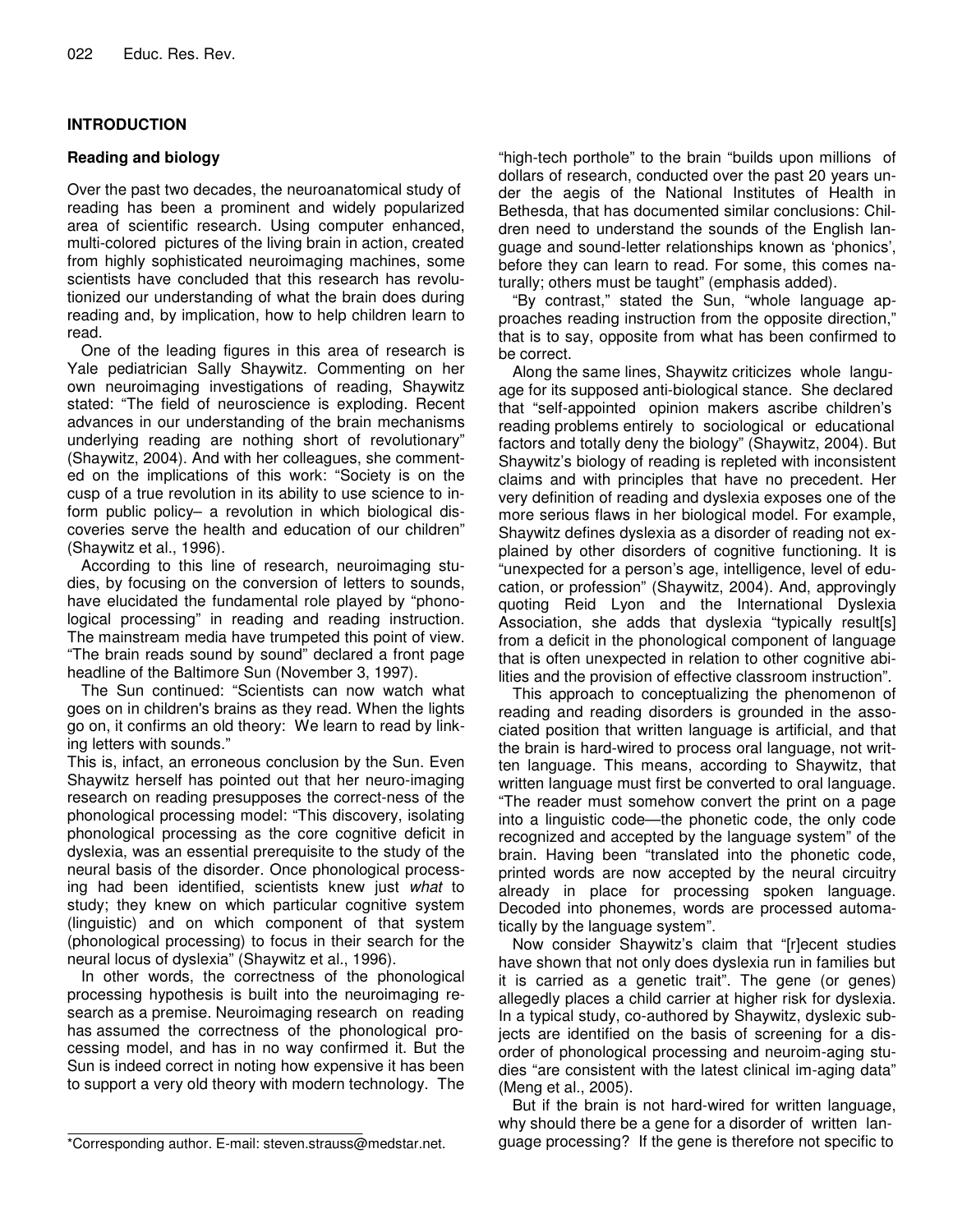written language, but can manifest itself in other areas of cognitive processing, then the subjects presumably have affiliated cognitive disorders and thus do not satisfy Shaywitz's definition of dyslexia.

Perhaps worse than an incomprehensible definition of reading and dyslexia is the fantastic claim about the power of intensive phonics instruction to fix a dysfunctional brain. She maintains, for example, that this has been demonstrated by reading research using neuroimaging technology: "We used fMRI (functional magnetic resonance imaging, SGP) to study boys and girls who were struggling to learn to read and who then received a yearlong experimental reading program. The final set of images obtained one year after the intervention had ended was startling. Not only were the right-side auxiliary pathways much less prominent but, more important, there was further development of the primary neural systems on the left side of the brain....[T]hese activation patterns were comparable to those obtained from children who had always been good readers. We had observed brain repair" (Shaywitz, 2004).

This, of course, should be a scientific achievement of such monumental theoretical and educational import as to demand attention from the entire society of neuroscientists and neurologists. But in response to an article by Simos et al. (2002), in which intensive phonics instructtion was similarly claimed to be responsible for improvements in functional brain imaging, commentators for the internationally respected journal *Neurology* observed that "reservations may be in order" that "a 'deficit in functional brain organization' has been 'reversed' by remedial training." Since remedial instruction leads dyslexic children to do "what normal readers do naturally," the study merely demonstrates "that the subject is doing something different (or differently)" (Rosenberger and Rottenberg, 2002). Explaining the neuroimaging findings in no way necessitates the thoroughly unprecedented hypothesis that the brain has been repaired.

These profound problems in the phonological processsing model of reading and the brain are serious enough to raise concerns about its claims, if not reject the model altogether. Infact, we maintain that a meaning-centered, whole language model of reading is scientifically superior to the phonological processing model from the standpoint of neurobiology.

Neuroscience has for quite some time been aware of many examples of brain functioning that demonstrate the importance of "top-down" cerebral processing. Such examples continue to multiply, as researchers are clearly not letting narrow, "bottom-up" psychological paradigms get in the way of scientific progress.

Visual processing and attention in visual space is the most firmly established area of brain research in which "top-down" influences clearly play a significant, if not dominant role. For example, it is well known that a natural, physiologic "blind spot" occupies the near center of the visual field in normal vision, a consequence of the

neural structure of the retina. Yet the brain's higher centers fill in this blind spot through mechanisms that create the illusion of a continuous, uninterrupted visual display (Pessoa and De Weerd, 2003).

Similarly, quick glancing eye movements, known as saccades, and generated in the course of ordinary observation of a visual scene, are only able to project those images to the brain's integrative visual centers that correspond to points of eye fixation. During actual eye movements from one fixation point to another, no image is created. Yet the brain interprets the scanning as a visual image continuous in space and time, not interrupted by the actual blank periods. Again, visual image appears without corresponding sensory input.

The role of attention in providing top-down cortical control on lower level visual processing has also been well-investigated. In a representative study, Doherty et al. (2005) tested the reaction times of subjects asked to follow a moving image and predict the location and timing of its reappearance after occlusion behind a visual barrier. They found that reaction times shortened significantly and synergistically when the subject could predict both when and where the object would reappear.

More importantly, they found that the first positive deflection (P1) on electroencephalographic recordings of the test sessions showed significant enhancement when the target could be spatially predicted, but not when it could be temporally predicted. However, even though temporal expectation alone did not enhance the P1 response, it potentiated the response in the setting of spatial predictability. The authors concluded that "this demonstrates that temporal information can access perceptual analysis through top-down pathways when spatial information is also present".

In a review of recent neuroscience research on how the brain processes sensory information, Gilbert and Sigman (2007) point out that response of neurons in the visual cortex are dependent upon the context in which an object appears. For example, "a single oriented line segment will elicit a brisk response from a neuron when the appropriately oriented line is placed within a small part of visual space, that neuron's receptive field".

However, "when the line is embedded within a complex background of randomly oriented and positioned line elements, the neuron's response is substantially inhibited. If one shifts the elements from the background into alignment with the line within the receptive field, the neuron's response becomes greatly facilitated".

Based on these and a number of other examples, Gilbert and Sigman (2007) conclude that "both anatomic and physiologic evidence shows that even at the earliest stages of cortical processing neurons can integrate information over large areas and that they can be endowed with selectivity for complex shapes". More gene-rally, they conclude that "any cortical area is an adaptive processor. Rather than performing a fixed and stereotyped operation on input coming from the retina, it makes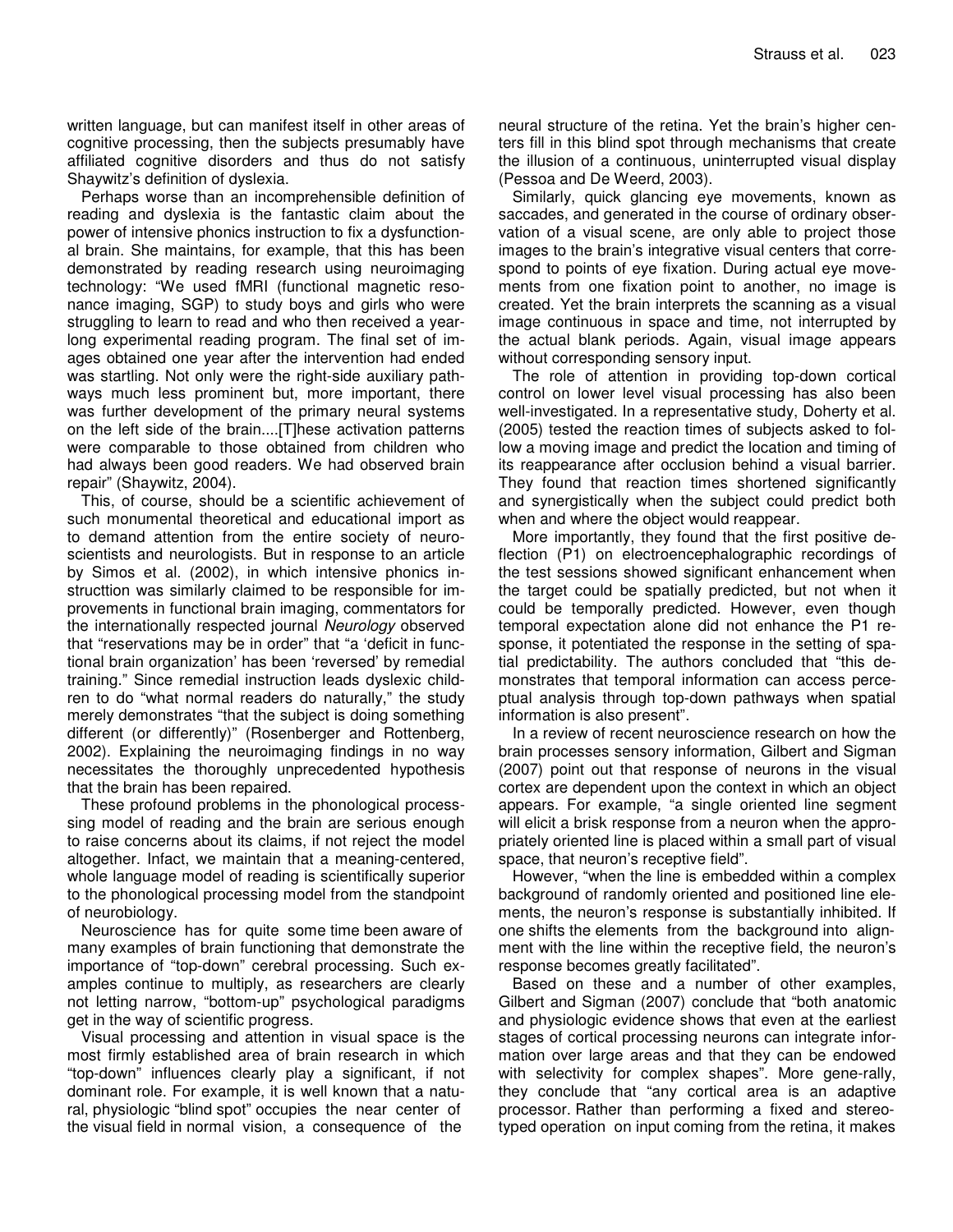different calculations according to the immediate sensory and behavioral context. The construction of a subjective percept involves making the best sense of sensory inputs based on a set of hypotheses or constraints derived by prior knowledge and contextual influences". Therefore, top-down and bottom-up neural mechanisms are of equal importance, allowing Gilbert and Sigman to draw the profound conclusion that "there is no starting point for information flow".

These emerging concepts in neuroscience are clearly both relevant and crucial to deliberations on the most important questions in the theory and instructional practice of reading. They demand that a strictly bottom-up view of reading be challenged, since what is true of the general organization and functioning of the brain must hold true for its various activities, including reading.

In the discussion below, we take up this challenge in a two-pronged manner. We argue that the alleged superiority of the phonics model of reading has in no way been confirmed, supported, or justified by neuroimaging research, certainly its strongest and most widely touted card. This research is, infact, quite neutral with respect to the phonics and whole language models, and can be invoked to support either one.

We also discuss those emerging neural concepts from top-down processing studies that are contributing to the construction of an empirically-based model of how the brain predicts and then confirms or disconfirms its predictions. These are the central psychological processes of a meaning-construction model of reading. It will become clear that, far from denying biology, whole language instead contributes to freeing the field of neuroscience from its bottom-up psychological shackles. In turn, it is supported by recent thinking among neuroscientists. The way this has occurred is itself a lesson in how distinct areas of science can fertilize and enrich each other.

In the end, therefore, and contrary to the claims of the phonological processing model, whole language, alone of the two, is supported by linguistics, sociology, education, and biology.

### **Brief overview of emerging concepts in neuroscience and their implications for reading**

As a scientific paradigm, whole language is based on a psycholinguistic model of the reading process, along with corresponding methods of classroom teaching and assessment. The model characterizes reading as an active process of meaning-construction brought about via the reader's selective testing of meaning-based predictions against confirmatory or disconfirmatory textual and non-textual material. Confirmed predictions are incorporated into the reader's expanding mental representation of meaning. Disconfirmed predictions are modified or discarded. Inconclusive predictions are tentative and await further confirmatory or disconfirmatory evidence (Goodman, 1996).

To the extent that mental processes like predicting and confirming/disconfirming are supported by the facts of reading, it must then follow that they therefore represent the psychological reflection of specific brain processes. This principle applies to each and every psychological mechanism of reading, and is precisely what supporters of phonological processing maintain when they search for brain sites that correspond to letter-sound conversion.

But until the field of neuroscience discovers how the brain predicts, confirms, and disconfirms, it can be said that this branch of psychology anticipates the neurology. The neuroscientific research agenda must include a search for those aspects of brain anatomy and physiology that can perform these psychological acts. In general, and in so far as it is the study of brain function, psychology is therefore one of the driving forces of neuroscience.

Infact, over the past few years, a number of brain scientists have reached new conclusions about the physical organization of the brain. In order to explain a range of puzzling facts, they are beginning to recognize that the higher structures of the brain, those involved with thought and reasoning, actually control the lower structures, those involved in collecting sensory input from the environment. This is contrary to traditional teaching in neurology, which instead sees sensory input as triggering the activation of higher, cortical structures. The emerging view is that the brain can first activate the higher structures, and only afterwards use the psychological entities generated by these structures to guide the selection of sensory input collected and made available by the deeper structures (Hawkins, 2004).

This is the true revolution taking place in neuroscience, though still admittedly young and merely inchoate, and likely to generate considerable debate. This is the area of neuroscience that reading researchers and practitioners should be paying close attention to.

A neuroscientist compelled by the anatomic and physio-logic facts to conclude that higher structures control the lower ones will be at a distinct scientific disadvantage if there is no extant psychological model of

some aspect of human mental life whose processes correspond to this new anatomical and physiological perspective. This is not to say that the new biological perspective is for that rea-son incorrect, only that the possibility of drawing on existing psychological principles, like predicting and confirming/disconfirming, provides it with legitimate and independent plausibility.

Neuroscientists who are now proposing a reformulation of the relationship between higher cortical structures and deeper regions of the brain are moving their field of study forward, since the traditional view, in which the brain works by having deeper regions feed information about the environment to the cortex, is simply unable to explain a number of stubborn and well-known facts. Such facts are efficiently accounted for by the new perspective.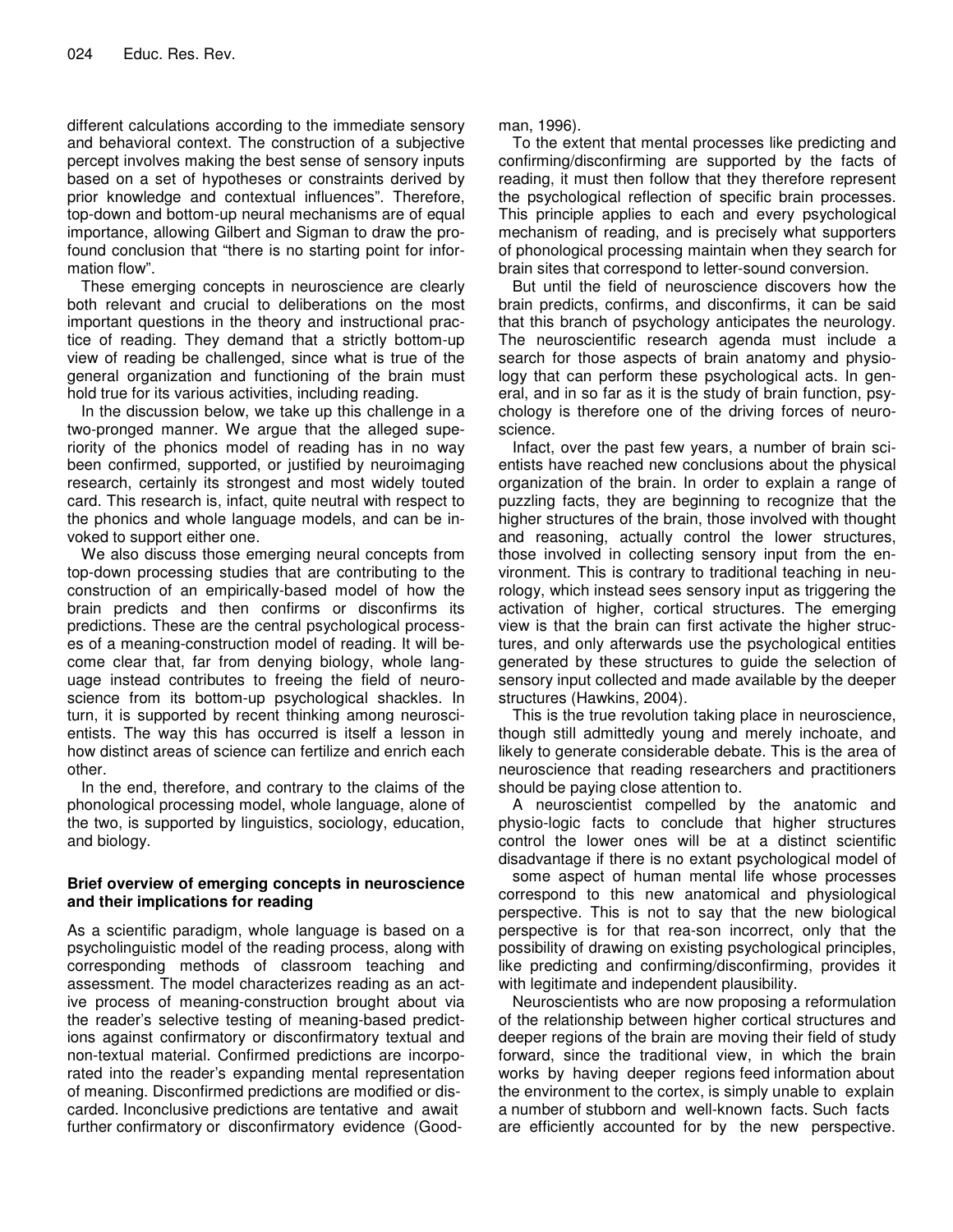Meaning-centered models of reading function as a scaffold for this scientific progress by providing independent confirmation from psychology to the emerging understanding of anatomic and physiological organization of the brain. In this sense, whole language is wholly consistent with biology.

#### **Neuroimaging research on reading: nearly cueless**

If neuroimaging studies of reading begin with the premise that reading is matching letters to sounds, then the fundamental research question is not to find out whether reading is the matching of letters to sounds, but rather whether brain sites exist where this matching occurs. The answer to this question has been affirmative.

But since any psychological phenomenon, such as phonological processing, is rooted in cerebral anatomy and physiology, neuroimaging studies of reading simultaneously pose another fundamental question, namely, whether the technology is sensitive enough to detect this special anatomy and physiology. It may or may not be. If the special brain sites lie outside the temporal and spatial resolution capacity of the technology, as it would, say, with an ordinary pocket camera, then the psychological process can still be considered real even though the technology is physically unable to detect it. In this case, we would simply conclude that the technology, despite being very expensive, is still relatively primitive.

Indeed, it should be clear that the phonological processing model is a psychological model. Letters are not really turned into sounds. This could only occur by magic. If the model is correct at all, it is only because mental representations of letters transform into mental representations of sounds. Neuroimaging research of this psychological model fully expects to find neuroanatomic correlates. It is simply a matter of finding the right technology to do it.

But suppose it was not the case that reading is simply matching letters to sounds. Subjects could still be given tasks of phonological processing, and neuroimaging machines would still show us where the mental letters were turning into mental sounds. How would we now interpret this?

The answer to this question depends on how we understand the role of letter-sound conversion in reading. In a hypothetically extreme position, letter-sound conversion might play no role whatsoever in reading, nor in any other functionally significant psychological process. In this case, the neuroimaging studies would be about whether the technology was sensitive enough to find out which regions of the brain were recruited to carry out this otherwise useless task.

In a typical imaging experiment, subjects are presented, while in a magnetic resonance imaging (MRI) machine, with pronounceable non-words, like *lete* and *jeat*, or *moab* and *haib* (Shaywitz, 2004), and asked to press 'Yes' or 'No' on a console indicating whether or not the words rhyme. The MRI machine now detects those parts

of the brain that undergo a detectable depletion of oxygen, which implies a heightened level of metabolic activity, which in turn implies a spike in electrical activation of neuronal cells.

In this indirect way, the researchers claim to have found those parts of the brain that are specifically recruited to "sound out" letters. Without disputing this particular finding, we are still no closer to an understanding of where reading occurs in the brain. We only know where sounding-out occurs, and the only truly significant result of such experiments is the finding that magnetic resonance imaging is a piece of technology powerful enough to identify regions of the brain used for letter-sound processing.

Such experiments are completely neutral with respect to the various competing models of reading. This is because meaning-centered models do not deny that lettersound connections play a role in proficient reading of alphabetic languages (Goodman, 1996). Therefore, when proficient readers are shown isolated letter strings like *jeat*, advocates of meaning construction views have no theoretical problem in expecting that they will recruit their knowledge of graphophonic relationships in order to sound out the word. They have not been asked to make sense of *jeat,* nor have they been given enough information to construct meaning. In the absence of any authentic linguistic context, neither semantic nor syntactic information is available to the research subject.

In other words, an advocate of reading as meaning construction could devise precisely the same experiment in order to test the hypothesis that magnetic resonance imaging is a powerful enough piece of technology to detect those sites in the brain that are recruited for graphophonic processing. Neuroimaging findings are entirely consistent with the whole language model, and in no way distinguish the whole language model from the phonological processing model.

The neuroimaging experiment that needs to be done in order to justify the phonics position has simply not been done. This would involve presenting subjects with a word already embedded in an authentic linguistic context. The context could be piped into headphones, for example. The target word could then follow, flashed on the MRI screen in typical fashion.

In this manner, a proficient reader would demonstrate the validity of the phonics model if he or she typically excited neurons in the sounding-out regions of the brain prior to activation of the more syntactic and meaningbased areas. This is because phonics advocates claim that words must first be sounded out before they can be identified, and therefore before their syntactic and semantic properties can be retrieved from the brain's mental lexicon. In other words, the phonics position would be confirmed if, despite the availability of other cuing systems, proficient readers still reached first for the lettersound rules. But the phonics position would be refuted if proficient readers typically shunned sites of letter-sound processing and opted instead for sites more directly con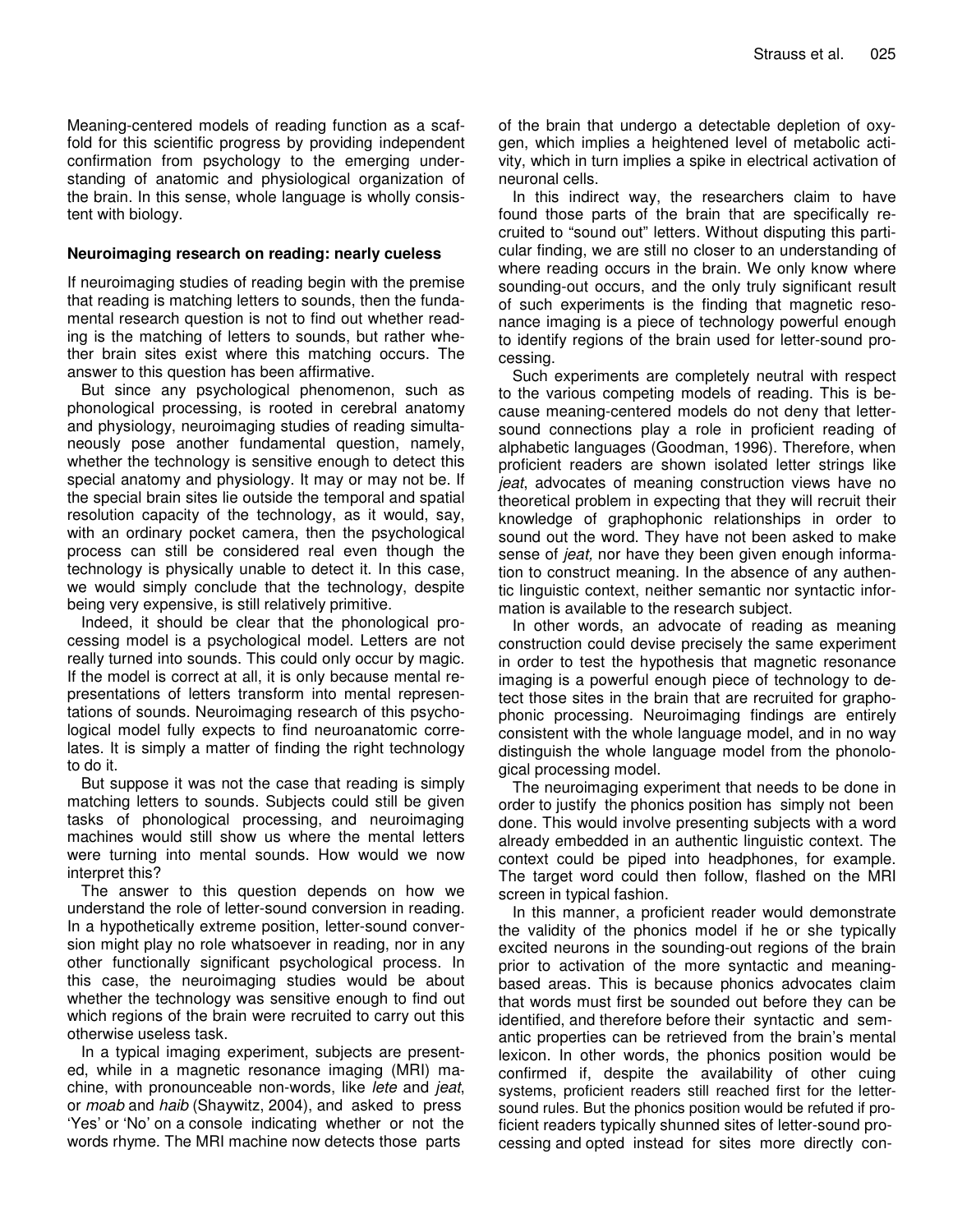cerned with meaning. Since whole language claims that authentic text provides the proficient reader with a variety of cuing systems, and that the relatively inefficient graphophonic cuing system is not fully utilized, such a finding would directly support the whole language model.

# **Principles of whole language**

A brief review of some whole language principles of reading will make this obvious. Over the last half century, and with roots that go back much farther than that, reading miscue research has revealed that reading is a far more complex process than matching letters to sounds. It is a socio-psycholinguistic process of making sense of written language, parallel to and using much the same resources as oral language (Goodman, 1996).

This research on real readers reading real, authentic written texts has shown that readers simultaneously use three cuing systems. These are the graphophonic cuing system (the system of written symbols and their relationships to the phonology in alphabetically written languages), the syntactic, and the semantic or meaning system. These three systems correspond roughly to what functional-systemic linguist Michael Halliday calls the strata of language: the signal system, the lexicogrammatical, and the semantic. Halliday places the wording of language in the same middle level with the syntactic since wording depends on syntax and syntax depends on wording (Halliday, 1985).

In 1967 Goodman characterized reading as a psycholinguistic guessing game- a process whereby the reader generates predictions and inferences, forming hypotheses and then disconfirming or confirming, and correcting as necessary, to construct meaning while transacting with the written text. The research methodology used in building this view he called miscue analysis. He found that in oral reading all readers produce miscues, points where what they are observed to say (the observed response, OR) does not match the expected response (ER) to the written text. His assumption was that miscues result from the same processes that produce expected responses, and that by carefully comparing ER with OR the process by which readers construct meaning would be revealed (Goodman, 1967).

Effective reading is making sense of print. Efficient reading is doing so using the least amount of time, energy, and visual input to be effective. So readers are selective, sampling from the visual input to construct perceptions based on their tentative predictions and using subsequent input to confirm or disconfirm as they construct meaning.

If reading were merely the conversion of letters to sounds, and if comprehending proceeded only after this conversion on the basis of ordinary principles of oral language comprehension, as Shaywitz has claimed (2004), then reading, technically speaking, is not really language. It is a low-level decoding process that gets the reader from written language into the supposedly more

natural world of oral language.

Whole language rejects this view. Low-level decoding is an extremely inefficient cuing system, yielding far less in return for each psychological effort than high-level intelligent guessing, that is, than predicting based on syntax and semantics. And making sense is not unique to reading, it is the nuts and bolts of oral language use as well. Fundamentally, reading is as much a language process as speaking and listening.

Infact, making sense is not unique to language. We make sense of visual scenes, the sounds of nature, even the sensations from internal organs of the body. Therefore, the way the brain makes sense of print must be representative of how the brain makes sense of everything else. It hypothesizes, then seeks evidence to confirm or disconfirm.

Clearly, general processes like predicting and testing the predictions apply to all meaning-making events. They will differ in their particulars, more specifically, in their cuing systems. The cuing systems of oral language include semantics, syntax, and sound patterns. The cuing systems of alphabetic written language include semantics, syntax, and letter patterns. The cuing systems of visual interpretation include shapes, orientation, movement, and so on (Hoffman, 1998). The next step for a neuroscience based on higher structures controlling lower ones is to elaborate the various cuing systems of psychological life and how these fit into the general, overarching capacity of the brain to manipulate cuing systems in the service of making sense of the world. A successful effort in this endeavor will hark back to the psychologist and reading researcher Edmund Huey, who said, more than a century ago, that if we understood reading we would understand the basic functioning of the human mind (Huey, 1908, 1968).

In written language comprehension, therefore, graphophonic relationships constitute one of a number of cuing systems, and far from the most efficient. A proficient reader hardly needs to sound out the first word of the page when the last line of the preceding page ends with "January is the first month of the..." Syntax and semantics fill in the blank immediately. A reader who requires more confirmatory evidence, to make sure, for example, that the next word is not 'new', as in "January is the first month of the new millennium," may need to identify only the first letter of the next word to make this distinction. Matching letters to sounds, one-to-one, is very inefficient because of the unnecessary time and energy it takes away from meaning making.

Still, it is one of the cuing systems available to a proficient reader, and that is precisely why the neuroimaging studies of phonological processing do not decide between phonics and whole language.

### **Eye movement research**

Studying oral reading miscues requires reading aloud. Therefore, any inferences about silent reading from re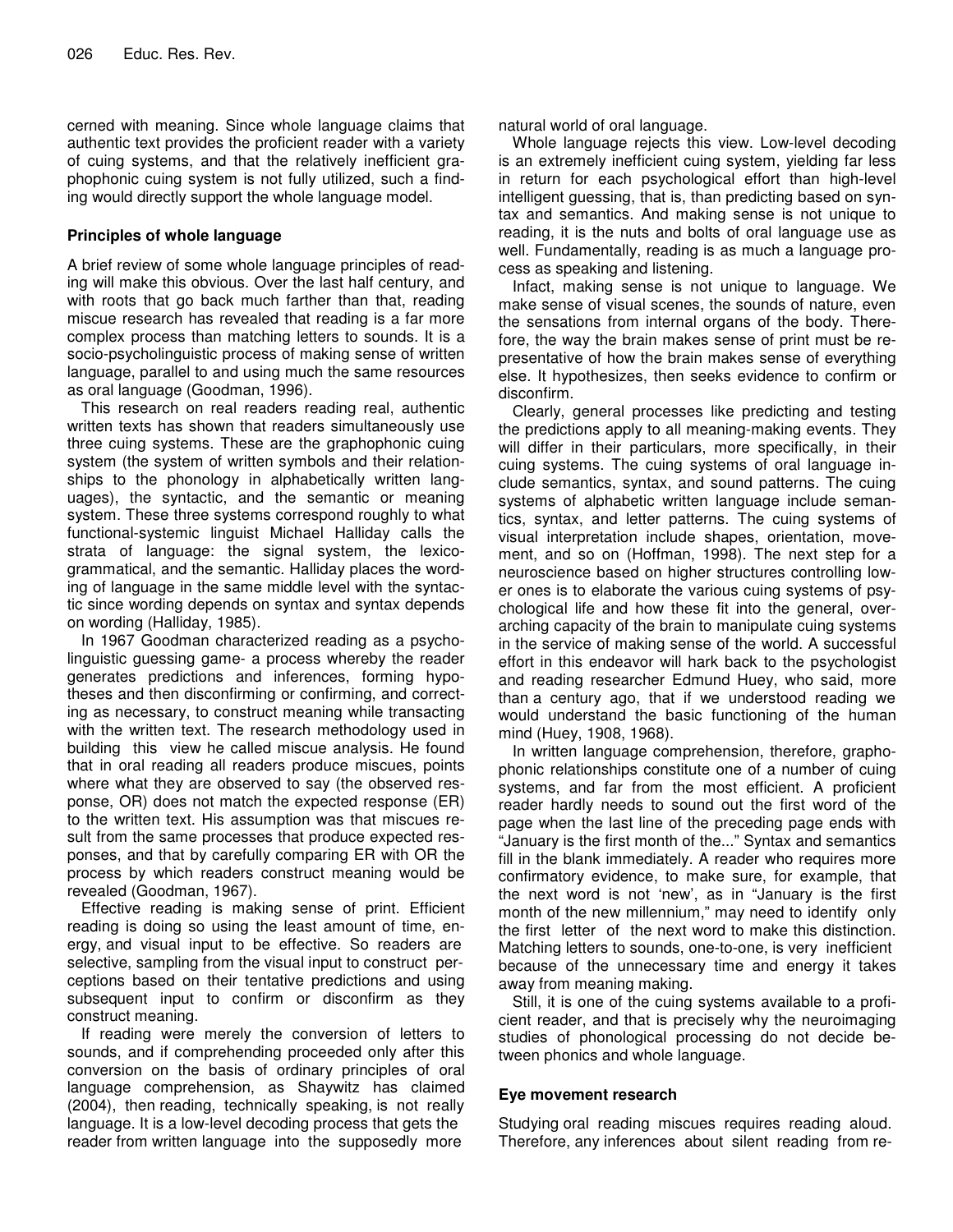research done on oral reading would require the additional demonstration that the reading process for oral reading is essentially the same as for silent reading.

Eye movement research is ideally situated to help demonstrate whether the conclusions of oral reading miscue studies can be validly generalized to silent reading, or, more specifically, whether the transactional sociopsycholinguistic model of reading, based on oral reading miscue analysis, also explains the properties of strictly silent reading. This is because the most conspicuous motor activity of silent reading is eye movement, which implies that a detailed analysis of eye movement patterns allows us to "see" the process of silent reading in action. Indeed, research over more than a decade, in which subjects silently read authentic text, but where the reading process can still be inferred via a careful analysis of the reader's eye movements, has confirmed the fundamental principles of the socio-psycholinguistic model (Paulson and Goodman, 2008). For example, instead of reading proceeding on a letter-by-letter or word-by-word identification process, more than a century of eyemovement research has demonstrated that readers never look at every word in a text, infact, "at least 20 to 30% of the words in text are skipped altogether" (Rayner, 1997). This word skipping is not a haphazard, random activity, however. Content words, for example, are fixated to a greater degree than are function words (Just and Carpenter, 1987). And the words that are skipped will vary greatly between readers because it is individual readers' own context-driven predictions that allow them to skip words while reading, as discussed in several research reports (Balota et al., 1985; McClelland and O'Regan, 1981; Rayner and Well, 1996).

Of the three regions of viewing information the eye provides during a fixation—foveal, parafoveal, and peripheral—only the first provides the brain with in-focus information; visual acuity in the latter two fields drops off rapidly. The foveal region is the area of vision that is in focus, and subsumes 1 - 2 degrees of visual angle, or about 3 - 6 letter spaces around the point of fixation. The parafoveal region extends about 24 - 30 letters around the point of fixation, and the peripheral region includes everything in the visual field beyond the parafoveal region (Just and Carpenter, 1987). Thus, the farther away from the fovea an object is viewed, the more difficult it is to identify it. What this means for reading is that when letters are viewed within the fovea, they are physiologically able to be accurately discerned by the reader, and when letters are viewed outside the fovea the reader can see shapes but not distinguishable, in-focus letters. These physiological limitations are important in under-standing what the location, duration, and direction of eye fixations reveal about reading processes.

Predictions of semantic and syntactic context allow the brain to use the out-of-focus information outside the fovea to perceive the words they skip (Ehrlich and Rayner, 1981; Rayner and Well, 1996) and still feel as though they have clearly seen and read every word in the

text. In addition, those words that are fixated are not necessarily looked at in the order they are presented in the text, since about 10 - 20% of fixations are regressions (Rayner and Pollatsek, 1989), meaning that readers' eyes proceed from right to left through a previously viewed section of text.

Eye movement research has also demonstrated that readers do not proceed through text on a predetermined, regular time schedule: the variability in fixation duration can be significant, and there is considerable betweenreader and within-reader variability in the amount of time a reader spends looking at a word (Paulson, 2005; Rayner, 1998).

In short, eye movement research provides powerful evidence that readers utilize prediction and hypotheses consistently and constantly as core parts of reading processes.

The brain is not dependent on the eyes to provide all the possible textual information to the brain. Rather, the eyes are in the service of the brain while the reader is constructing meaning. If the brain has no need for textual information in a specific area—for example, if there is a strong hypothesis that the next word will be a determiner that carries only grammatical information in the text then the brain can direct the eyes to skip that word and go to the next area in which textual information is needed.

All this clearly supports a view of the brain as predicting visual input before it is actually encountered. As Krauzlis (2005) has pointed out, recent work in the neurobiology of eye movement has shown that contrary to the "traditional" understanding, in which "eye movements have been viewed as distinct systems that are driven automatically by low-level visual inputs," they actually "are not automatic responses to retinal inputs but are regulated by a process of target selection that involves a basic form of decision making. The selection process itself is guided by a variety of complex processes, including attention, perception, memory, and expectation" (Krauzlis, 2005). Patterns of eye movements are selective and purposeful, organized around the construction of meaning, not letter identification (Paulson, 2005; Paulson and Freeman, 2003).

#### **Brain research and the whole language model of reading**

Neuroimaging studies of reading have been proclaimed as providing phonics-based models, and no others, with suportive evidence from hard core science. We are supposed to believe that research from biology and neuroimaging trumps arguments based on linguistics, psycholinguistics, and the use of their principles to study how readers read real, authentic, meaningful texts.

Conversely, important new work in neuroanatomy and neurophysiology provides striking evidence that vindicates the fundamental prediction-based principles of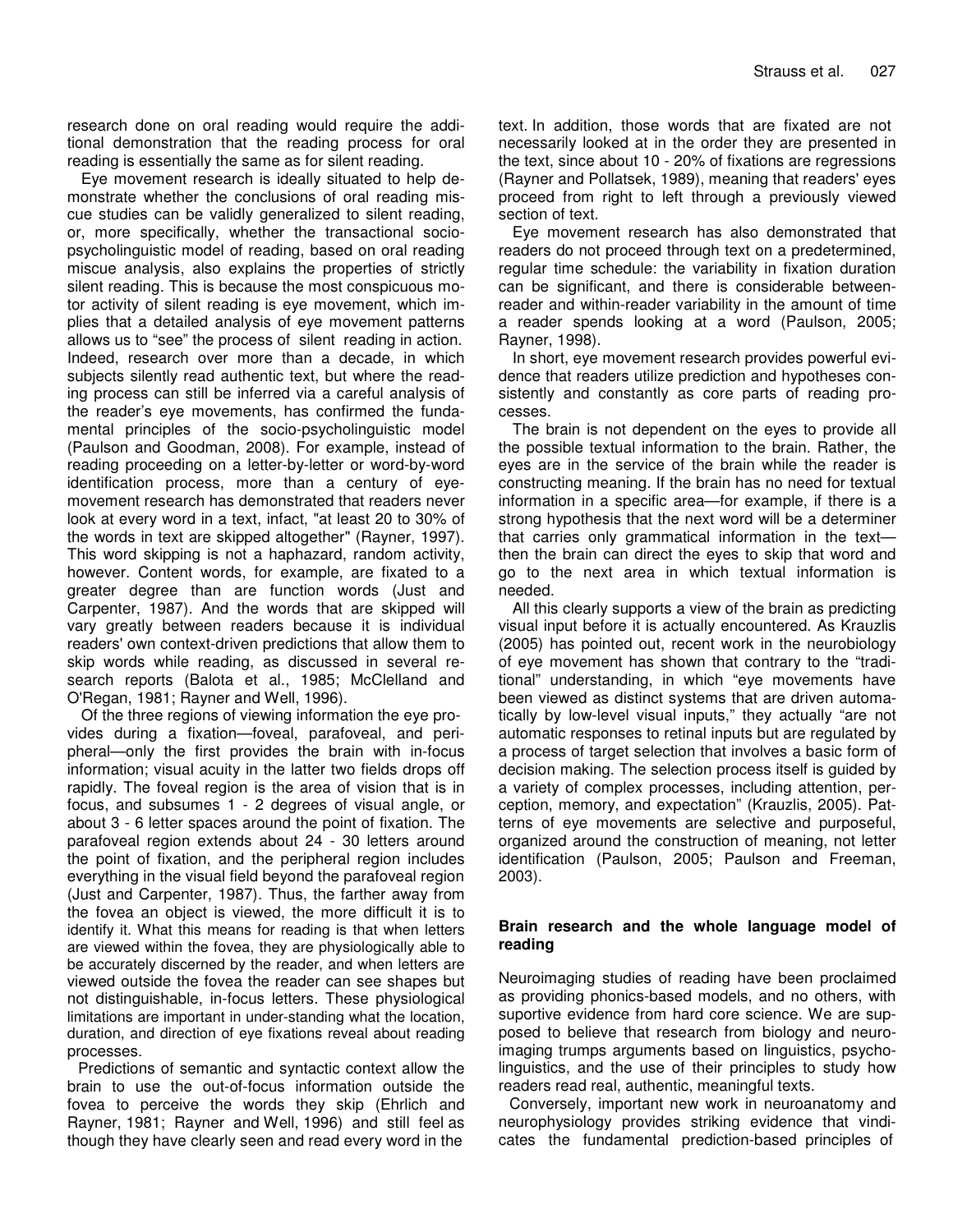

**Figure 1.** The outer cortical surface of the human brain (left hemisphere).

meaning-centered models of reading. Neuroscientists are beginning to unravel how the active brain formulates predicttions and then searches for sensory information that confirms or disconfirms its predictions. This research supports the conclusion that the view of reading as meaning construction is consistent with the basic way the brain constructs meaning in all contexts.

Neuroscience can now be added to the researcher's and practitioner's toolkit to justify viewing reading as a psycholinguistic guessing game, as Goodman demonstrated forty years ago and supported through his analysis of oral reading miscues (Goodman, 1967). Moving through the text, the proficient reader constructs tentative meanings. The tentativeness of these meanings indicates that they are, at the same time hypotheses about meaning. As hypotheses, they need to be tested against perceptions being formed mentally. These perceptions may or may not cohere with the whole, so the proficient reader is continually accepting, discarding, or correcting tentative meaning hypotheses. In reading, as in every other mental process, the brain is not the prisoner of the senses. Rather, it controls and uses the sensory organs to provide the inputs it is seeking.

Until recently, cognitive notions such as prediction and confirmation lay wholly in the world of psychology. Even among those whose psychology requires a material basis, the areas of the brain that could be pointed to as playing a role in predicting and confirming had to await further research.

But emerging concepts in neuroscience are leading to a new understanding of the relationship between the cerebral cortex and deeper brain structures in such a way that the cerebral basis of prediction and confirmation is becoming increasingly clear. In particular, predictions and confirmations have been shown to be psychological phenomena rooted in a special relationship between the cortex and deeper brain structures.

The cortex of the brain lies mainly on its outer surface. Under the microscope, the cortex can be seen to consist of numerous cell bodies arranged in six layers. The cell



**Figure 2.** Sensory transmission from special sens organ to thalamus to cortex.  $M =$  medial geniculate nucleus,  $L =$ lateral geniculate nucleus,  $F =$  frontal lobe,  $P =$  parental  $lobe, O = occipital lobe, T = temporal lobe.$ 

bodies are actually the heads of neurons, or nerve cells, each of which continues as a narrow, long wire, or axon, as it descends into the substance of the brain that lies below the surface.

Traditionally, the human cortex is divided into distinct lobes (Figure 1). The right and left occipital lobes, in the rear of the brain, receive visual information from the eyes. The right and left parietal lobes receive sensory information, such as pain, touch, and temperature, from the body. The right and left temporal lobes, or at least their posterior portions, receive auditory information from the ears.

The right and left frontal lobes exhibit at least two distinct functions. The portion of the frontal lobes that lie just anterior to the parietal lobes exert direct control over the various muscles of the body. But the portion of the frontal lobes even more anterior exhibit what is traditionally called an "executive function."

The executive function refers to mental activities such as planning and decision-making. These can remain in the domain of thought, or they can manifest themselves through motor activity, such as walking, talking, and moving one's eyes.

Deep in the brain, just above the brain stem, lies the thalamus. Joined at its inferior midline, the thalamus branches into a right and left portion. With the exception of olfactory sensation, every sensory modality travels through the thalamus on its way to the cortex (Figure 2).

For example, auditory input travels from the ear along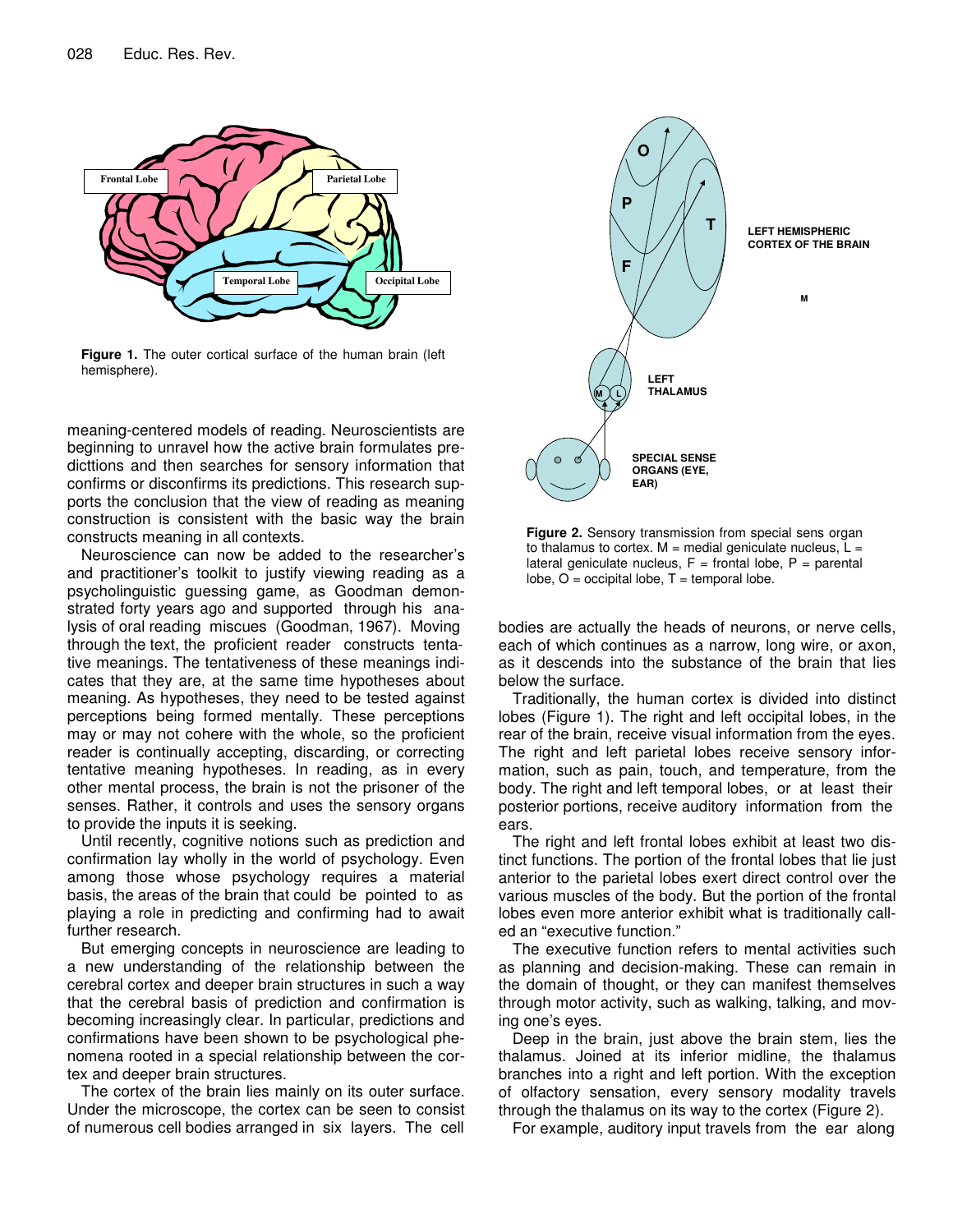the auditory nerve to the medial geniculate nucleus of the thalamus. From there, "relay" neurons transmit the auditory signal to the posterior temporal lobes.

Similarly, visual input travels from the eye along the optic nerve to the lateral geniculate nucleus. From there, "relay" neurons transmit the visual signal to the occipital lobes.

For many years, the thalamus has been thought of as a gating mechanism that selects sensory inputs for passage to the higher cortical regions. Once in the cortex, the sensory information is processed into more and more abstract entities, so that scenes are perceived out of raw shapes and colors, melodies out of raw sounds and sound durations, and so on.

The psychology that corresponds to this conception of neuroanatomy is fundamentally an information processing one. Information, in the form of sensory input, travels from the special sense organs to the thalamic relay station, where gated controls allow some of the signals to pass further along, while others fade away.

A number of leading neuroscientists are now questioning this traditional view of the relationship between the thalamus and the cortex. For example, Sherman and Guillery (2006) describe the "classical" view of the thalamus as "the major relay to the cerebral cortex" or "the gateway to the cortex." According to the classical view, "[a]lmost everything we can know about the outside world or about ourselves is based on messages that have had to pass through the thalamus". These cortex-bound messages are the visual, auditory, and tactile inputs transmitted from special sense organs (eye, ear, skin) to distinct thalamic "nuclei."

However, on the basis of detailed investigations of the intricate connectivity between the thalamus and the cortex, Sherman and Guillery conclude that the classical view is "beginning to be less useful than it was in the past". They point to studies that demonstrate that "thalamic circuitry allows transmission to be modified in relation to current behavioral needs or constraints". For this to happen, a thalamic nucleus receives inputs not only from a special sense organ, "but from cerebral cortex" as well. The thalamic nucleus functions not only to relay primary sensory information to the cortex. It is also "concerned with sending messages from one cortical area to another. The importance of this pathway, which allows one cortical area to receive inputs from another cortical area through a thalamic relay that can be modulated in accordance with behavioral constraints, is not widely appreciated and has been but poorly explored".

Sherman and Guillery also observe that "the pathways that are relayed in the thalamus ... carry not just the sensory messages represented by the classical model but also copies of motor commands that have already been sent out to the motor periphery before any messages can reach the cortex". This "close link between action and perception" has "long puzzled philosophers, psychologists, and psychophysicists". But its biological basis can

be appreciated when it is recognized that the "thalamic inputs to higher cortical areas represent copies of outputs from lower cortical areas. That is, they represent the actions that the lower levels are currently initiating, so that the higher levels can be informed about the actions likely to occur at lower levels, rather than merely receiving reports about lower levels from intermediaries".

A similar discussion is found in Destexhe (2000). Like Sherman and Guillery, Destexhe points to a number of well-known facts about corticothalamic connections that are not easily explained by the classical, bottom-up view. He notes, first of all, that just as there are neurons that transmit information from the thalamus to the cortex, so too are there neurons that begin in the cortex and travel to the thalamus. Infact, there are ten times as many corticothalamic neurons as there are thalamocortical neurons (Figure 3).

Second, whereas primary sensory neurons as well as cortical neurons both connect to the thalamic cell bodies, they do so over different regions of the nerves. In this, they appear to complement each other in determining the ultimate behavior of a thalamic relay neuron. Furthermore, the effect of the corticothalamic neuron on the relay cell in the thalamus, while usually excitatory, may also be inhibitory.

Third, individual thalamic nuclei, studied in isolation, exhibit their own patterns of rhythmic electrical activity. Such "pacemaker" activity, however, is modified in an interesting manner when the thalamic neurons are left with their intact connections to the cortex. In such situations, it can be clearly seen that the individual electrical rhythms are synchronized together under the influence of the cortex.

Based on these facts, Destexhe draws a number of conclusions. Because "corticothalamic synapses largely outnumber afferent synapses, … the notion of the thalamus as a relay station, linking the periphery to the cerebral cortex, should clearly be revised".

And even though "early studies have most often considered the cortex as passively driven by a 'thalamic pacemaker', the synchronizing effect of corticothalamic feedback suggests that "rather than providing an autonomous, independent drive, the thalamic pacemakers are controlled and co-ordinated by the cortex".

Finally, he notes that the existence of cortical connections to the thalamus via mostly excitatory, but also inhibitory synapses, shows that "the cortical influence can either promote or antagonize the relay of information" from the thalamus. Despite distinct sites where cortical neurons connect to thalamic relay cells, compared to where primary sensory neurons connect to thalamic relay cells, the "kinetics and timing' of the corticothalamic and primary sensory neurons are similar, suggesting that cortical connections "complement" the primary sensory connections. Or, as Destexhe alternatively puts it, the cortical connections may "predict" the sensory information: "...corticothalamic inputs seem capable of comple-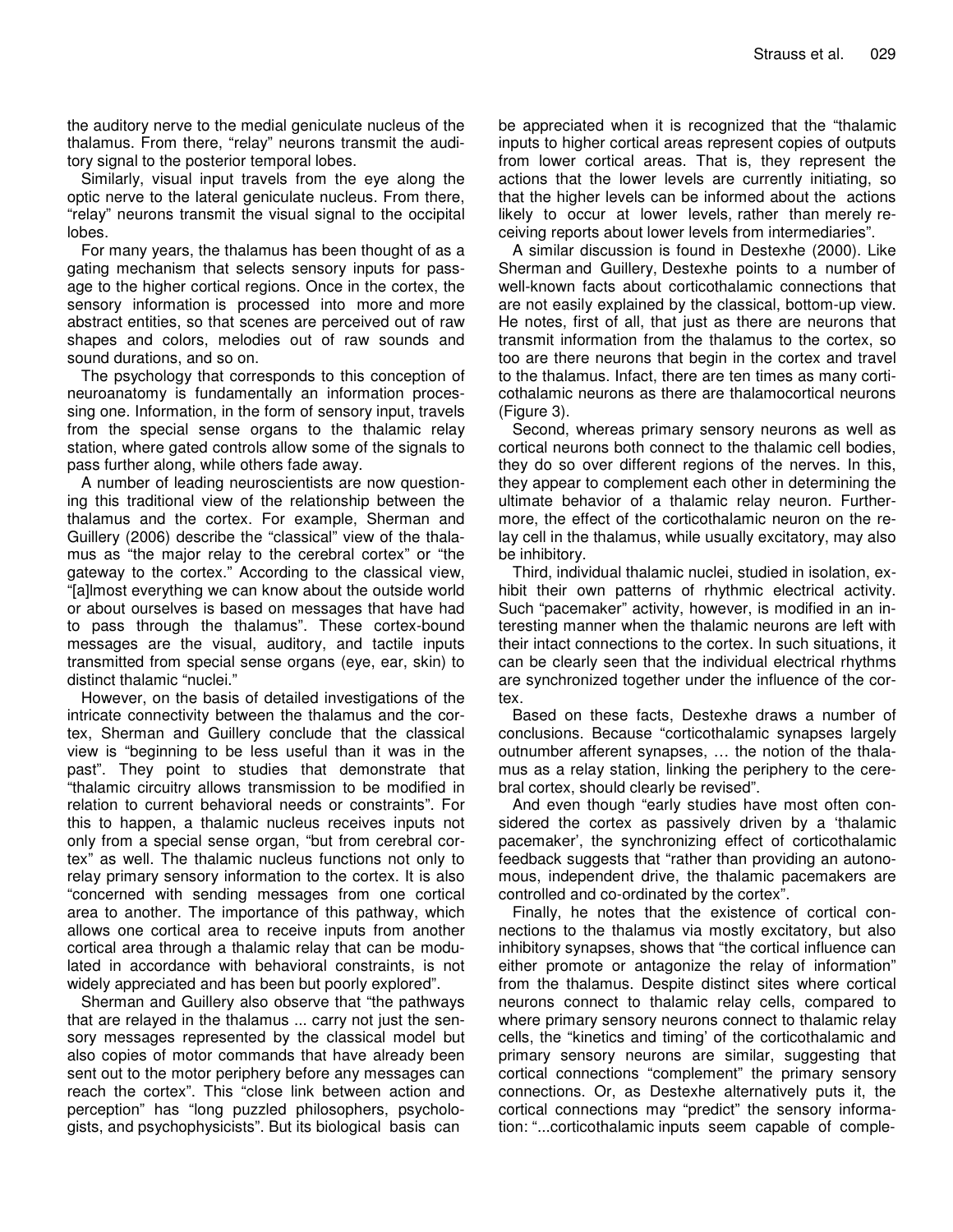

**Figure 3.** There are ten times as many neurons carrying information from the cerebral cortex to the thalamus (central dot) as there are carrying information from the thalamus to the cerebral cortex.

menting the sensory information at the level of relay cells. The descending corticothalamic information could therefore be a 'prediction' of the sensory input. This is consistent with the previously proposed idea that a very significant part of thalamocortical processing occurs within corticothalamic loops while sensory information provides a modulation of this intrinsic activity" (Destexhe, 2000).

Since the cortex generates the functional molecules of mental life - ideas, plans, beliefs, questions - Destexhe's "prediction" is no less a psychological construct than it is a biological one. Infact, it is a psychological construct whose biological basis is becoming increasingly well understood.

The neural basis of prediction is taken up in a popularized form by Jeff Hawkins (2004) in his book On Intelligence. Synthesizing a wide range of neuroanatomical and neurophysiological facts, Hawkins concludes that "[T]he brain uses vast amounts of memory to create a model of the world. Everything you know and have learned is stored in this model. The brain uses this memorybased model to make continuous predictions of future events. It is the ability to make predictions about the future that is the crux of intelligence".

And the crux of prediction itself is that "the neurons involved in sensing … become active in advance of them actually receiving sensory input. When the sensory input does arrive, it is compared with what was expected".

Such neural activity must be operating in reading much as it does in the most ordinary of experiences. "As you start to push the door open, your cortex predicts how much resistance the door will offer and how it will sound. When your predictions are all met, you'll walk through the door without consciously knowing these predictions were verified. But if your expectations about the door are violated, the error will cause you to take notice. Correct predictions result in understanding. The door is normal. Incorrect predictions result in confusion and prompt you to pay attention. The door latch is not where it's supposed to be".

In this way, according to Hawkins, "[w]e are making continuous low-level predictions in parallel across all our senses". He concludes that "[t]he cortex is an organ of prediction".

But if the cortex is the organ of prediction, then the thalamocortical connection is the organ of confirmation and disconfirmation. Yet it is not only "low-level" sensory information that figures into cortical predictions. "The human brain is more intelligent than that of other animals because it can make predictions about more abstract kinds of patterns and longer temporal pattern sequences".

So, for example, "[w]hen you listen to a familiar melody, you hear the next note in your head before it occurs". Or, "[w]hen listening to people speak, you often know what they are going to say before they've finished speaking….Sometimes we don't even listen to what the speaker actually says and instead hear what we expect to hear". So there are listening miscues as well as reading miscues. These are examples of abstract predictions, involving not merely sound and sight through the medial and lateral geniculate bodies, but musical and linguistic structures as well.

According to Hawkins, the neural basis of prediction and confirmation has been known for a long time, though it was only recently understood as such. The neural basis for prediction and confirmation lies in the vast amount of feedback connections from the cortex to deeper structures in the brain. Thus, not only are there ten times as many neurons feeding back from the cortex to the thalamus as there are feeding forward from the thalamus to the cortex, but "[f]eedback dominates most connections" between the cortex and subcortical structures. "No one understood the precise role of this feedback, but it was clear from published research that it existed everywhere".

In viewing feedback connections from the cortex as the basis of prediction and confirmation, it is clear that the term itself has been misleading. "Feedback" implies that the information running from the cortex to the deeper structures follows and depends on, or is subordinate and secondary to, the primary feed-forward connections running from the deeper structures to the cortex. The transmission of sensory information from the thalamus to the cortex is primary. The reverse process is secondary.

But, for the reasons cited above, including the sheer volume of corticothalamic neurons, the synchronizing control by the cortex over thalamic electrical activity, and the pattern of inhibition and excitation of thalamic relay cells exerted by the cortex, it is now becoming clear that neither direction is inherently primary. The thalamus can transmit unexpected sensory information - a cold breeze, a sudden noise - which can be interpreted by the cortex. But the cortex can itself initiate cerebral events by formulating an interpretation or a meaning or an expectation or an idea and then control the thalamic gates in its physiologic drive to find confirmatory or disconfirmatory evidence. And since the phenomenon is not restricted to low-level sensory inputs, but can operate entirely at abstract levels, the cor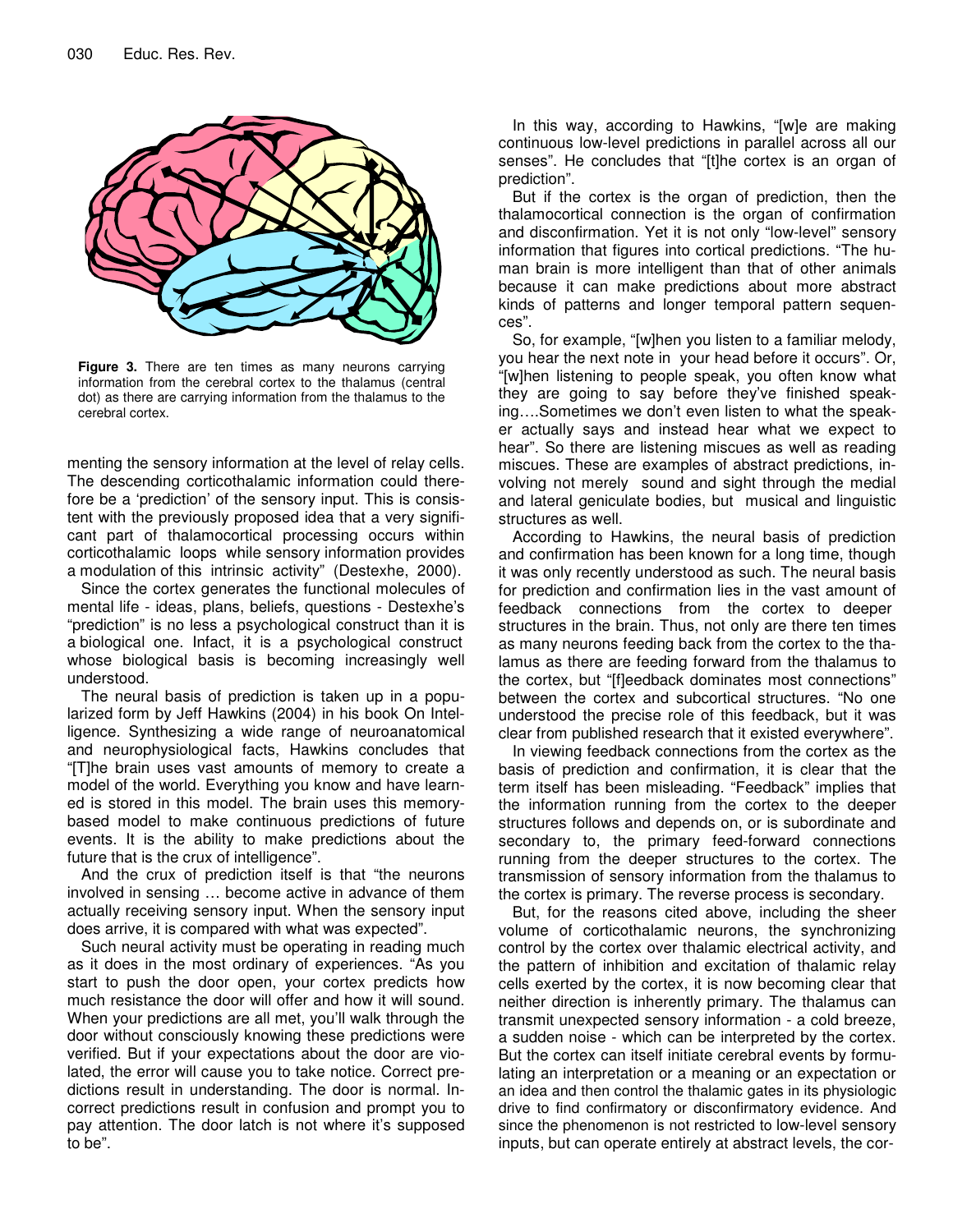tex can search regions outside the thalamus itself for confirmatory or disconfirmatory evidence. In the strictly linguistic predictions involved in ordinary thinking, listening, and reading, cortically-generated meanings and their morphosyntactic realizations will search and selectively use both thalamic auditory and visual inputs as well as left-hemispheric language areas to confirm or disconfirm the predictions. Mental behavior adjusts accordingly, just as motor behavior adjusts when a door does not open as expected.

#### **Eye movements during reading are tangible instanttiations of brain activity**

The entire phenomenon of cortical prediction and confirmation must operate at multiple levels simultaneously. And this is consistent with meaning construction views of reading. During reading, tentative meanings are formulated. The input to the cortex that is then tested against these meaning hypotheses is quite heterogeneous- visual elements from the page, abstract perceptual categorization of the visual elements into letters and words, meanings associated with the words and phrases, syntactic patterns that organize the input into meaningful language. But the search for these elements is itself a prediction and confirmation phenomenon.

Eye movement studies show that readers do not look at every word, do not necessarily look at the words in order, and do not look at the words for an equal amount of time (Paulson, 2005). If we were to approach this as an isolated phenomenon, much the same way phonological processing has been studied in isolation; we would have to conclude that reading is some kind of arbitrary, haphazard act. After all, a typical eye movement record shows regressions, multiple fixations, skipped words, varying durations, and other "irregular" aspects of reading.

But such a conclusion would be erroneous. Far from being anomalies, eye movement phenomena like regressions, skipping words, differing durations, and nonsequential viewing of text make up a substantial portion of "normal" eye movement patterns found in reading (Hogaboam, 1983). While reading may feel like a sequential process of looking at each word once, one after another from left to right, it is not.

Brain activity during reading has direct physiological manifestations, such as eye movements. The largely invisible activity of the brain during the process of making sense of written text is linked to the readily observable data source of readers' eye movements. Interpreting the patterns of eye movements during reading is, in reality, the study of the psychology of eye movement.

The heterogeneity of movements of the eyes during reading receives a unifying, and theoretically quite satisfying psychological explanation with the notion that they reflect neural decisions about where crucial information is likely to be found. In the course of constructing

meaning, the eyes are sent to text sites where the cortex expects to find the information it needs—syntactic, semantic, graphophonic, and other types of information the text can supply. Depending on what is found, the brain can confirm a hypothesis, disconfirm a hypothesis, continue looking for more disambiguating information, construct a new hypothesis to be tested, and so on.

## **Summary**

From time to time, very different research agendas and paradigms reach a point of convergence in which the significance of each is amplified, providing a basis for forward leaps in their respective programs.

In this article we have shown how an emerging conception of brain structure and function, one that includes Hawkins' "memory prediction" view of human intelligence, is consistent with the previously developed socio-psycholinguistic transactional view of the reading process as developed by Goodman and others. In particular, we have shown how studies of eye movements during reading provide strong evidence that the cortex directs these movements as it seeks to make sense of print. This conclusion is achieved when miscue analysis, which studies unexpected responses to print in oral reading, is combined with eye tracking research. Combining these two methodologies yields an exceptionally powerful research tool. Examining the eye-voice span tells us what the brain has already processed at the same time that it is dealing with new input from the eye.

For more than a century, eye movement studies have demonstrated that about a third of the words in a text are not fixated at all by a reader. The process is clearly selective. Miscue analysis lets us compare what the reader produces orally with the selective eye fixation patterns. When eye movement analysis and miscue analysis are combined, we get a sense of how the reader's mental perceptions are constructed from input the eye is providing. But we also get a sense of how predictions guide the eye movements themselves (Paulson, 2002; Paulson, 2005; Paulson and Freeman, 2003). And that is precisely what new brain research is telling us should be happening.

The brain builds a model of the world and stores this in memory. In reading, as in other aspects of mental life, it selectively searches its memory stores for information it uses to formulate instructions that will be sent from the cortex to subcortical structures. At the molecular level, these instructions excite and inhibit neurons that, in turn, direct motor behavior. In reading, the fundamental motor behavior is eye movement, and the cortical instructions tell the eyes where to look for cues from three levels of language: signal, lexico-grammatical, and semantic. At the same time the brain turns the selected input into perceptions. So what we think we see is in fact more important than what we actually see, and that explains why proficient reading is such an efficient and effective pro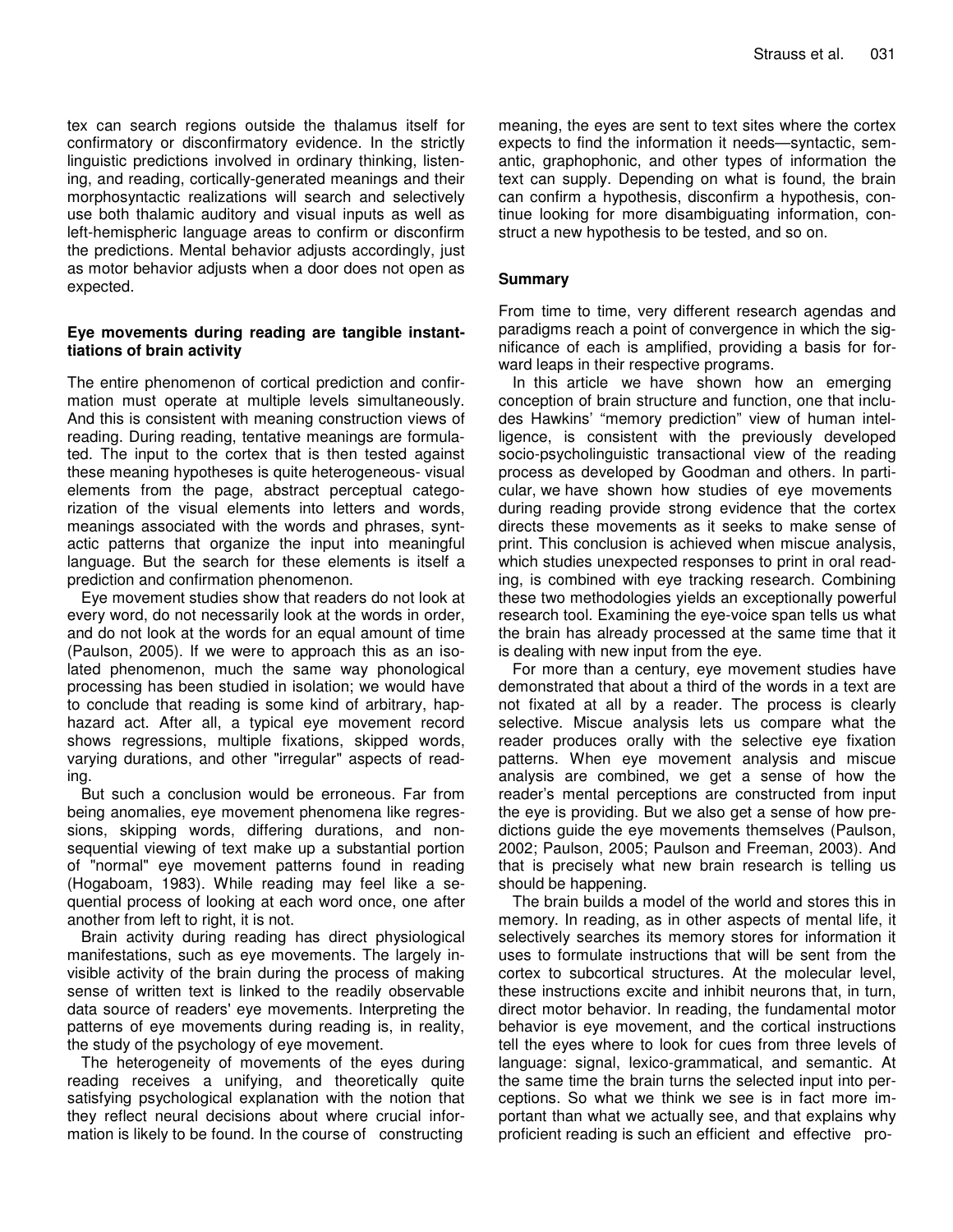cess of writers and readers transacting to exchange meaning.

The process of convergence of the two research fields also brings to light the inadequacies of alternative views in each area. The new insights on brain function replace information processing with a constructivist view of psychological processing. Whereas information processing psychology is supported by the notion that input from the senses arrives at a thalamic gatekeeper, it has been known for a long time that many more neurons travel from the cortex to the thalamus than the other way around. So the new view is that the brain is not a prisoner of the senses– rather, on the basis of stored knowledge, it predicts experience before it happens. It uses the senses selectively as it makes sense of the experiences it is having with the world.

The functional MRI studies which claimed to show that the brain uses letter-sound relationships as it reads, and that reading is essentially matching letters with sounds, were based on an inadequate understanding of human brain function. The studies indeed demonstrated that a sufficiently advanced machine can reveal brain sites where letter-sound processes occur. But they were misinterpreted to imply that nothing else of significance to reading is going on when the reader transacts with a whole, meaningful text.

Similarly, a century of eye movement research has been misrepresented to support a letter by letter, word by word view of reading, when it fact it was always much more consistent with a dynamic, meaning construction view of reading. At times, the eye movement findings were forced to fit uncomfortably into a view of reading as sequential word identification, a view that the eye movement patterns did not in fact support.

The prediction-confirmation view of brain structure and function is being developed on the basis of research quite distinct from psycholinguistic research on reading. Therefore, miscue analysis and eye movement studies (Duckett, 2002; Paulson, 2005; Paulson and Freeman, 2003) serve as important confirmatory instantiations of the theory that brain function fundamentally involves cortically-based predictions tested against selectively screened subcortical inputs. At the same time, biological studies of brain function strongly support a constructivist view of reading. It follows then that the pedagogy most commonly called whole language, which is based on treating learning to read as learning to make sense of print, is strongly supported by the prediction-memory model of human intelligence. Eventually, as this convergence becomes more widely understood it should lead to major progress in furthering our understanding of human intelligence and to better understandings of how reading develops and how teachers can support children in learning to read.

#### **REFERENCES**

Balota DA, Pollatsek A, Rayner K (1985). The interaction of contextual

constraints and parafoveal visual information in reading. Cogn. Psychol. 17(3): 364-390.

- Destexhe A (2000). Modeling corticothalamic feedback and the gating of the thalamus by the cerebral cortex. J. Physiol. 94: 394-410.
- Duckett P (2002). New Insights: Eye Fixations and the Reading Process." Talking Points 13(2): 16-21.
- Ehrlich SF, Rayner K (1981). Contextual effects on word perception and eye movements during reading. J. Verbal Learn. Verbal Behav. 20(6): 641-655.
- Goodman KS (1967). Reading: A psycholinguistic guessing game. J. Read. Spec. 4: 126-135.
- Goodman KS (1996) On reading*.* Portsmouth, NH: Heinemann.
- Halliday M (1985). An Introduction to Functional Grammar. London: Edward Arnold.
- Hawkins J (2004). On intelligence*.* New York: Henry Holt.
- Hoffman DD (1998). Visual intelligence: How we create what we see*.* New York: W.W. Norton.
- Hogaboam TW (1983). Reading patterns in eye movement data. In K. Rayner (Ed.), Eye movements in reading: Perceptual and language processes. New York: Academic Press. pp. 309-332.
- Huey EB (1908/1968). The psychology and pedagogy of reading. This edition published by Cambridge, MA: The MIT Press.
- Just MA, Carpenter PA (1987). The psychology of reading and language comprehension. Newton, MA: Allyn and Bacon, Inc.
- Krauzlis RJ (2005). The control of voluntary eye movements: new perspectives. Neuroscientist 11(2): 124-137.
- McClelland JL, O'Regan JK (1981). Expectations increase the benefit derived from parafoveal visual information in reading words aloud. J. Exp. Psychol.: Hum. Percept. Perform. 7(3): 634-644.
- Meng H, Smith SD, Hager K, Held M, Liu J, Olson RK, Pennington BF, DeFries JC, Gelernter J, O'Reilly-Pol T, Somlo S, Skudlarski P, Shaywitz SE, Shaywitz BA, Marchione K, Wang Y, Paramasivam M, LoTurco JJ, Page GP, Gruen JR. (2005). DCDC2 is associated with reading disability and modulates neuronal development in the brain. Proc. Natl. Acad. Sci. U S A 102(47): 17053-8.
- Paulson EJ (2002). Are oral reading word omissions and substitutions caused by careless eye movements? Read. Psychol. 23(1): 45-66.
- Paulson EJ (2005). Viewing eye movements during reading through the lens of chaos theory: How reading is like the weather. Read. Res. Q. 40(3): 338-358*.*
- Paulson EJ, Freeman AE (2003). Insight from the eyes: The science of effective reading instruction*.* Portsmouth, NH: Heinemann.
- Paulson EJ, Goodman KS (2008). Re-reading eye-movement research: Support for transactional models of reading. In A. D. Flurkey, E. J. Paulson, and K.S. Goodman, (Eds.), Scientific Realism in Studies of Reading. Mahwah, NJ: Lawrence Erlbaum Associates, Inc. pp. 25-47.
- Pessoa L, De Weerd P (2003). Filling-In: From Perceptual Completion to Cortical Reorganization. New York: Oxford University Press.
- Rayner K (1997). Understanding eye movements in reading. Scientific Studies of Reading 1(4): 317-339.
- Rayner K (1998). Eye movements in reading and information processing: 20 years of research. Psychol. Bull. 124(3): 372-422.
- Rayner K, Pollatsek A (1989). The psychology of reading*.* Hillsdale, NJ: Lawrence Erlbaum Associates.
- Rayner K, Well AD (1996). Effects of contextual constraint on eye movements in reading: A further examination. Psychon. Bull. Rev. 3(4): 504-509.
- Rosenberger PB, Rottenberg DA (2002). Does training change the brain? Neurology 58: 1139-1140.
- Shaywitz S (2004). Overcoming dyslexia: A new and complete sciencebased program for reading problems at any level*.* New York: Alfred A. Knopf.
- Shaywitz S, Shaywitz B, Pugh K, Skudlarski P, Fulbright RK, Constable RT, Bronen RA, Fletcher JM, Liberman AM, Shankweiler DP, Katz L, Lacadie C, Marchione KE, Gore JC (1996). The neurobiology of developmental dyslexia as viewed through the lens of functional magnetic resonance imaging technology. In Lyon, G.R. and Rumsey, J.M., Neuroimaging: A window to the neurological foundations of learning and behavior in children*.* Baltimore: Paul H. Brookes.
- Sherman SM, Guillery RW (2006). Exploring the thalamus and its role in cortical function, 2<sup>nd</sup> ed. Cambridge, Mass.: The MIT Press.
- Simos PG, Fletcher JM, Bergman E, Breier JI, Foorman BR, Castillo